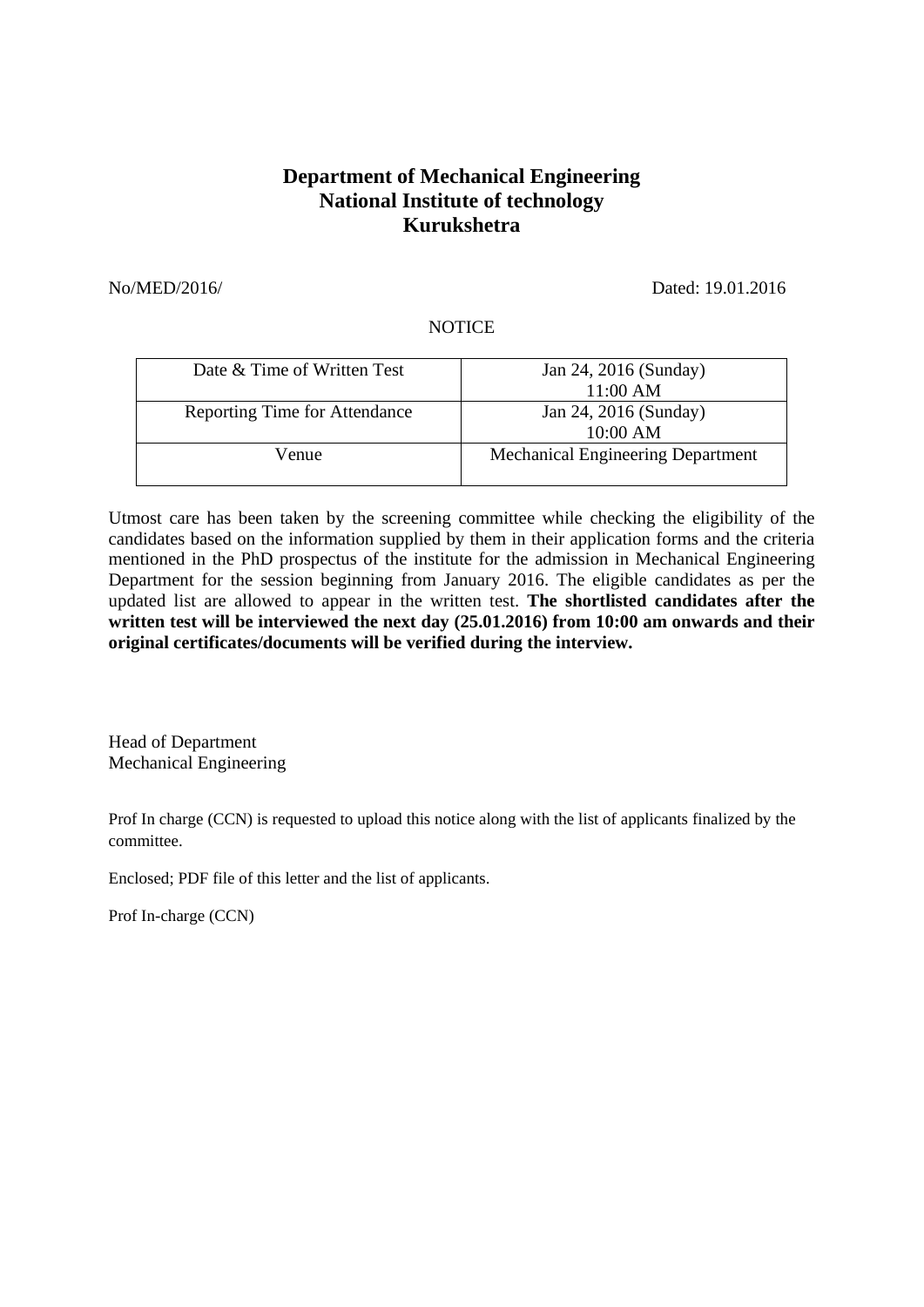| <b>Updated List of PhD Applicants as on 19/Jan/2016</b> |                                          |                       |                 |               |                           |        |                           |                        |            |                |                            |  |
|---------------------------------------------------------|------------------------------------------|-----------------------|-----------------|---------------|---------------------------|--------|---------------------------|------------------------|------------|----------------|----------------------------|--|
| Sl.                                                     | <b>Name of Candidate</b>                 | <b>Father/Husband</b> | PhD             |               | <b>Marks/University</b>   |        |                           | <b>Experience</b>      | <b>NOC</b> | <b>Guide</b>   | <b>Remarks</b>             |  |
| No.                                                     |                                          | <b>Name</b>           | Program         | <b>B.Tech</b> | University                | M.Tech | University                |                        |            | <b>Consent</b> |                            |  |
| $\mathbf{1}$                                            | PRAVEEN T R                              | Ramachandraian B      | ${\hbox{FULL}}$ | 61.42         | <b>VTU</b>                | 80.13  | Bangalore                 | <b>NA</b>              | NA         | NO             | Not Eligible               |  |
|                                                         |                                          |                       |                 |               |                           |        | University                |                        |            |                | <b>Guide Consent</b>       |  |
| $\mathbf{2}$                                            | MOHAMMAD UMAIR<br><b>ZAKI</b>            | Mohammad<br>Shamim    | <b>FULL</b>     | 69.80         | <b>UPTU</b>               | 69.80  | <b>UPTU</b>               | <b>NA</b>              | NA         | <b>YES</b>     | Eligible                   |  |
| 3                                                       | <b>MUKESH TAK</b>                        | S R Tak               | <b>FULL</b>     | 69.87         | JNVU,                     | 68.28  | JNVU,                     | NA                     | NA         | NO             | Not Eligible               |  |
|                                                         |                                          |                       |                 |               | Jodhpur                   |        | Jodhpur                   |                        |            |                | <b>Guide Consent</b>       |  |
| $\overline{4}$                                          | PANKAJ BHATIA                            | Joginder Singh        | <b>FULL</b>     | 71.10         | PTU,                      | 8.08   | NIT                       | NA                     | NA         | <b>YES</b>     | Eligible                   |  |
|                                                         |                                          |                       |                 |               | Jalandhar                 |        | Kurukshetra               |                        |            |                |                            |  |
| 5                                                       | <b>VIKAS DAGAR</b>                       | <b>Balwan Singh</b>   | <b>PART</b>     | 64.77         | MDU,<br>Rohtak            | 8.01   | Thapar<br>University      | 9 years 8<br>months    | NO         | <b>YES</b>     | Not Eligible<br><b>NOC</b> |  |
| 6                                                       | <b>AJAY PRATAP SINGH</b>                 | Jay Prakash Singh     | <b>PART</b>     | 62.07         | <b>UPTU</b>               | 6.85   | <b>MNNIT</b>              | 5 years 4<br>months    | <b>YES</b> | <b>YES</b>     | Eligible                   |  |
| $\overline{7}$                                          | <b>DEEPAK KUMAR</b><br><b>SINGH</b>      | JPN Singh             | <b>PART</b>     | 65.68         | <b>UPTU</b>               | 6.95   | <b>BITS Pilani</b>        | 5 years 4<br>months    | <b>YES</b> | <b>YES</b>     | Eligible                   |  |
| 8                                                       | <b>HIMANSHU</b>                          | A K Agrawal           | <b>FULL</b>     | 67.44         | <b>UPTU</b>               | 9.03   | NIT                       | NA                     | NA         | <b>YES</b>     | Eligible                   |  |
|                                                         | <b>AGRAWAL</b>                           |                       |                 |               |                           |        | Kurukshetra               |                        |            |                |                            |  |
| 9                                                       | <b>SANDEEP KUMAR</b>                     | Om Prakash            | <b>FULL</b>     | 7.97          | <b>NIT</b><br>Kurukshetra | 6.88   | NIT<br>Kurukshetra        | <b>NA</b>              | NA         | <b>YES</b>     | Eligible                   |  |
| 10                                                      | <b>ABHISHEK KUMAR</b><br><b>UPADHYAY</b> | R P Upadhyay          | <b>PART</b>     | 62.55         | AMIE (IE)                 | 7.75   | <b>NIT</b><br>Kurukshetra | $1$ year $5$<br>months | <b>YES</b> | <b>YES</b>     | Eligible                   |  |
| 11                                                      | <b>MAYANK BHARDWAJ</b>                   | Rajender Bhawdwaj     | ${\rm FULL}$    | 71.81         | <b>KUK</b>                | 9.23   | <b>KUK</b>                | NA                     | NA         | <b>YES</b>     | Eligible                   |  |
| 12                                                      | <b>DINESH RATHEE</b>                     | Rajvir Singh          | <b>PART</b>     | 70.04         | MDU,<br>Rohtak            | 68.80  | GJUS&T,<br>Hisar          | 3 years 7<br>months    | <b>YES</b> | <b>YES</b>     | Eligible                   |  |
| 13                                                      | <b>ABHISHAKE</b>                         | Jogendra Singh        | <b>PART</b>     | 75.30         | CCSU,                     | 7.74   | <b>NIT</b>                | 5 years 9              | <b>YES</b> | <b>YES</b>     | Eligible                   |  |
|                                                         | <b>CHAUDHARY</b>                         |                       |                 |               | Meerut                    |        | Kurukshetra               | months                 |            |                |                            |  |
| 14                                                      | AJEET PRATAP SINGH                       | Sukhendra Singh       | <b>FULL</b>     | 72.85         | <b>GBTU</b>               | 7.12   | <b>NIT Calicut</b>        | NA                     | NA         | NO             | Not Eligible               |  |
|                                                         |                                          |                       |                 |               |                           |        |                           |                        |            |                | <b>Guide Consent</b>       |  |
| 15                                                      | <b>SAURABH RANJAN</b>                    | V B Singh             | <b>FULL</b>     | 72.70         | <b>WBUT</b>               | 86.90  | <b>BIT Mesra</b>          | NA                     | NA         | NO             | Not Eligible               |  |
|                                                         |                                          |                       |                 |               |                           |        |                           |                        |            |                | <b>Guide Consent</b>       |  |
| 16                                                      | <b>RAJARSHI MONDAL</b>                   | Late L K Mondal       | <b>FULL</b>     | 69.60         | <b>WBUT</b>               | 8.13   | <b>NITTR</b>              | NA                     | NA         | NO             | Not Eligible               |  |
|                                                         |                                          |                       |                 |               |                           |        | Kolkata                   |                        |            |                | <b>Guide Consent</b>       |  |
| 17                                                      | <b>SUNNY BHATIA</b>                      | A K Bhatia            | <b>PART</b>     | 66.06         | MDU,<br>Rohtak            | 8.47   | JŪ,<br>Faridabad          | 6 years                | <b>YES</b> | <b>YES</b>     | Eligible                   |  |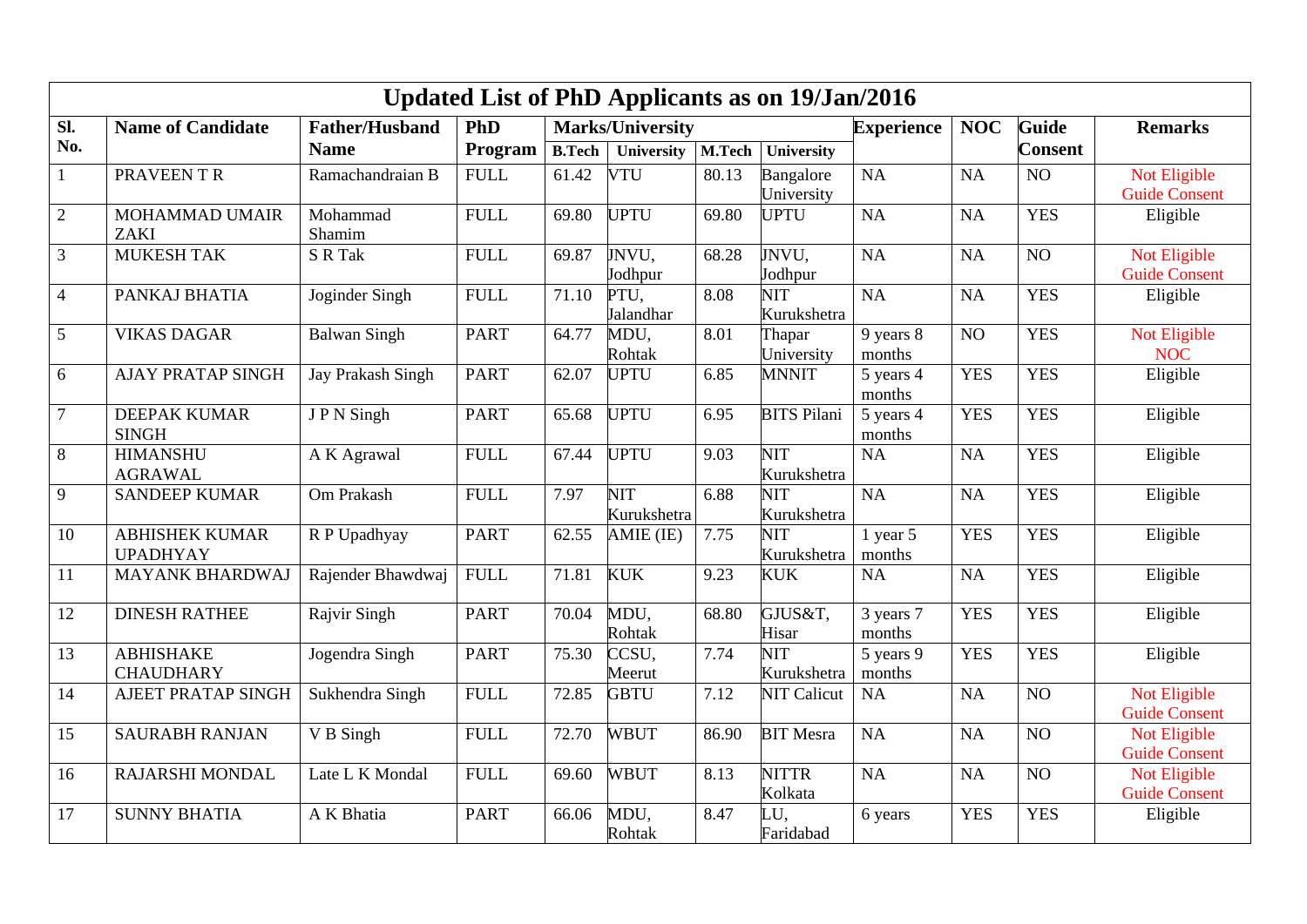| 18 | MRIGENDRA SINGH                     | Virendra Singh              | <b>FULL</b> | 70.04 | RGPV,<br>Bhopal           | 8.06  | SGSITS,<br>Indore                      | NA                  | <b>NA</b>  | NO             | Not Eligible<br><b>Guide Consent</b>  |
|----|-------------------------------------|-----------------------------|-------------|-------|---------------------------|-------|----------------------------------------|---------------------|------------|----------------|---------------------------------------|
| 19 | <b>KAMLESH KUMAR</b>                | Triveni Singh               | <b>FULL</b> | 77.16 | RGPV,<br>Bhopal           | 7.20  | <b>MNNIT</b><br>Allahabad              | NA                  | <b>NA</b>  | <b>YES</b>     | Eligible                              |
| 20 | DEEPAK RATHORIYA                    | Ram Dayal<br>Rathoriya      | <b>PART</b> | 63.81 | DAV,<br>Indore            | 7.91  | RGPV,<br>Bhopal                        | 2 years 4<br>months | NO         | NO             | Not Eligible<br>NOC, Guide<br>Consent |
| 21 | <b>MANISH SHARMA</b>                | Omprakash Sharma            | <b>FULL</b> | 65.72 | <b>RTU</b>                | 8.18  | MANIT,<br>Bhopal                       | <b>NA</b>           | <b>NA</b>  | <b>YES</b>     | Eligible                              |
| 22 | <b>JITENDRA KUMAR</b>               | Puttan Lal                  | <b>FULL</b> | 70.98 | <b>UPTU</b>               | 7.99  | MANIT,<br>Bhopal                       | <b>NA</b>           | <b>NA</b>  | <b>YES</b>     | Eligible                              |
| 23 | <b>RAJESH KUMAR</b>                 | Ram Avtar Saini             | <b>FULL</b> | 72.41 | MDU,<br>Rohtak            | 8.43  | $\overline{\text{NIT}}$<br>Kurukshetra | NA                  | <b>NA</b>  | <b>YES</b>     | Eligible                              |
| 24 | <b>SACHIN GUPTA</b>                 | Rajkumar Gupta              | <b>FULL</b> | 75.16 | MDU,<br>Rohtak            | 8.72  | <b>NIT</b><br>Kurukshetra              | <b>NA</b>           | <b>NA</b>  | <b>YES</b>     | Eligible                              |
| 25 | <b>JASKARANJEET</b><br><b>SINGH</b> | Paramjeet Singh             | <b>FULL</b> | 74.70 | PTU,<br>Jalandhar         | 75.60 | PU, Patiala                            | NA                  | <b>NA</b>  | $\rm NO$       | Not Eligible<br><b>Guide Consent</b>  |
| 26 | <b>SUNIL KUMAR</b>                  | <b>Late Ramesh</b><br>Kumar | <b>FULL</b> | 75.18 | MDU,<br>Rohtak            | 72.00 | GJUS&T,<br>Hisar                       | NA                  | <b>NA</b>  | <b>YES</b>     | Eligible                              |
| 27 | <b>MANINDER SINGH</b>               | <b>Gurchand Singh</b>       | <b>FULL</b> | 71.78 | PTU,<br>Jalandhar         | 74.70 | PEC,<br>Chandigarh                     | NA                  | <b>NA</b>  | N <sub>O</sub> | Not Eligible<br><b>Guide Consent</b>  |
| 28 | PRASHANT TRIPATHI                   | Beta Lal Tripathi           | <b>PART</b> | 66.90 | CSA,<br>Kanpur            | 7.08  | SLIET,<br>Longowal                     | 2 years 5<br>months | <b>YES</b> | N <sub>O</sub> | Not Eligible<br><b>Guide Consent</b>  |
| 29 | <b>HIMANI GAUTAM</b>                | Ram Avtar Gautam            | <b>FULL</b> | 63.00 | YMCAUST,<br>Faridabad     | 75.00 | YMCAUST,<br>Faridabad                  | NA                  | <b>NA</b>  | N <sub>O</sub> | Not Eligible<br><b>Guide Consent</b>  |
| 30 | <b>AJAY KUMAR</b>                   | <b>Budhi Singh</b>          | <b>FULL</b> | 65.59 | HPU,<br>Shimla            | 7.27  | <b>NIT Srinagar</b>                    | <b>NA</b>           | <b>NA</b>  | NO             | Not Eligible<br><b>Guide Consent</b>  |
| 31 | MANPREET SINGH                      | <b>Bahader Singh</b>        | <b>FULL</b> | 77.90 | PTU,<br>Jalandhar         | 86.50 | PEC.<br>Chandigarh                     | NA                  | <b>NA</b>  | NO             | Not Eligible<br><b>Guide Consent</b>  |
| 32 | <b>SHASHI LATA</b>                  | Chandra Prakash             | <b>FULL</b> | 63.85 | MJPRU,<br><b>Bareilly</b> | 69.73 | <b>NIT</b><br>Jalandhar                | <b>NA</b>           | <b>NA</b>  | N <sub>O</sub> | Not Eligible<br><b>Guide Consent</b>  |
| 33 | <b>GOURAV SARDANA</b>               | Keshvanand<br>Sardana       | <b>FULL</b> | 74.26 | MDU,<br>Rohtak            | 67.93 | GJUS&T,<br>Hisar                       | <b>NA</b>           | <b>NA</b>  | <b>YES</b>     | Eligible                              |
| 34 | SHAILENDER SINGH                    | <b>Sughar Singh</b>         | <b>FULL</b> | 62.00 | MBM,<br>Jodhapur          | 72.00 | MBM,<br>Jodhapur                       | <b>NA</b>           | <b>NA</b>  | NO             | Not Eligible<br><b>Guide Consent</b>  |
| 35 | <b>MANOJ DAHIYA</b>                 | Om Parkash Dahiya           | <b>PART</b> | 61.29 | MDU,<br>Rohtak            | 7.01  | <b>NIT</b><br>Kurukshetra              | 3 years             | <b>YES</b> | <b>YES</b>     | Eligible                              |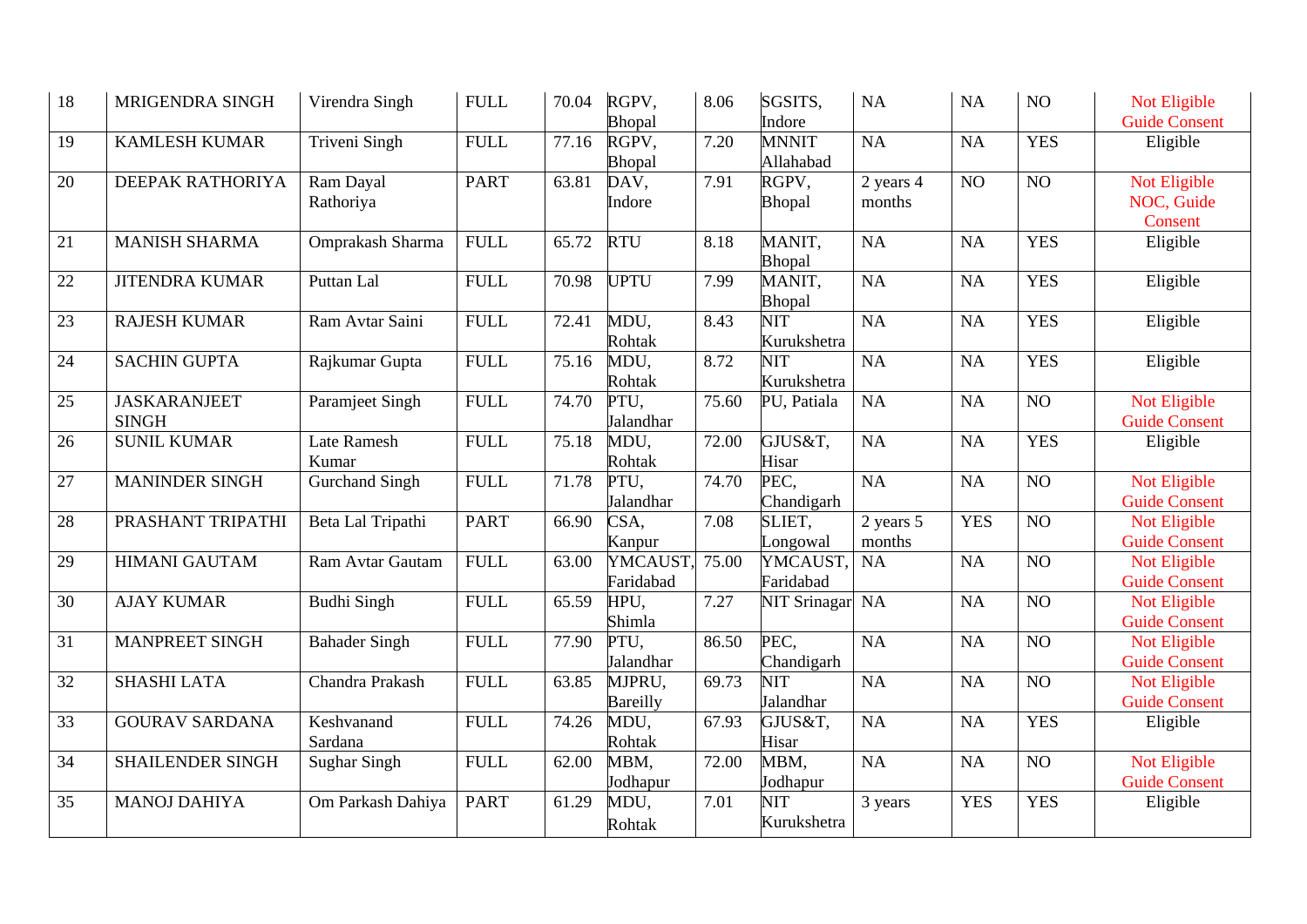| 36 | <b>SATPAL KUNDU</b>                     | Om Parkash                | <b>PART</b>     | 69.00 | MDU,<br>Rohtak        | 63.27 | GJUS&T,<br>Hisar            | 2 years 6<br>months     | <b>YES</b>      | <b>YES</b>      | Eligible                              |
|----|-----------------------------------------|---------------------------|-----------------|-------|-----------------------|-------|-----------------------------|-------------------------|-----------------|-----------------|---------------------------------------|
| 37 | <b>VIKAS KUMAR</b>                      | Krishan Pal               | <b>FULL</b>     | 68.11 | <b>KUK</b>            | 75.83 | <b>KUK</b>                  | NA                      | NA              | N <sub>O</sub>  | Not Eligible<br><b>Guide Consent</b>  |
| 38 | <b>MOHIT SHARMA</b>                     | Satish Sharma             | <b>FULL</b>     | 68.9  | <b>KUK</b>            | 8.11  | Thapar<br>University        | NA                      | NA              | <b>YES</b>      | Eligible                              |
| 39 | <b>ISHAN AGGARWAL</b>                   | Sudesh Kumar              | <b>FULL</b>     | 70.93 | <b>KUK</b>            | 9.12  | <b>KUK</b>                  | NA                      | NA              | NO              | Not Eligible<br><b>Guide Consent</b>  |
| 40 | <b>SUDHIR KUMAR</b>                     | <b>Basudeo Paswan</b>     | <b>FULL</b>     | 80.92 | AKU,<br><b>PATNA</b>  | 72.52 | NIT Patna                   | NA                      | NA              | N <sub>O</sub>  | Not Eligible<br><b>Guide Consent</b>  |
| 41 | <b>ARVIND KUMAR</b>                     | Ram Avtar                 | ${\hbox{FULL}}$ | 58.20 | <b>UPTU</b>           | 63.63 | <b>NIT</b><br>Srinagar      | NA                      | NA              | N <sub>O</sub>  | Not Eligible<br><b>Guide Consent</b>  |
| 42 | <b>AMIT KUMAR SINGH</b>                 | Suresh Kumar<br>Singh     | <b>PART</b>     | 67.12 | UTU                   | 7.40  | <b>MNNIT</b><br>Allahabad   | $2$ years $6$<br>months | $\overline{NO}$ | $\overline{NO}$ | Not Eligible<br>NOC, Guide<br>Consent |
| 43 | <b>AMIT KUMAR SINGH</b>                 | Suresh Kumar<br>Singh     | <b>FULL</b>     | 61.12 | <b>UTU</b>            | 7.40  | <b>MNNIT</b><br>Allahabad   | NA                      | NA              | NO              | Not Eligible<br><b>Guide Consent</b>  |
| 44 | <b>JITENDER DAHIYA</b>                  | <b>Balwan Singh</b>       | <b>PART</b>     | 63.68 | MDU,<br>Rohtak        | 7.78  | YMCAUST,<br>Faridabad       | 4 years 5<br>months     | <b>YES</b>      | $\overline{NO}$ | Not Eligible<br><b>Guide Consent</b>  |
| 45 | <b>SUNIL</b>                            | Mange Ram                 | <b>FULL</b>     | 80.87 | YMCAUST,<br>Faridabad | 58.54 | YMCAUST,<br>Faridabad       | NA                      | NA              | NO              | Not Eligible<br><b>Guide Consent</b>  |
| 46 | <b>PUSHPENDRA</b><br>YADAV              | Soran Singh               | <b>FULL</b>     | 67.12 | <b>UPTU</b>           | 7.43  | MANIT,<br>Bhopal            | NA                      | NA              | $\overline{NO}$ | Not Eligible<br><b>Guide Consent</b>  |
| 47 | <b>MUNDHE PRAVIN</b><br>PANDURANG KAMAL | Pandrung Devaji<br>Mundhe | <b>FULL</b>     | 69.33 | VRCE,<br>Nagpur       | 67.00 | MU,<br>Mumbai               | NA                      | NA              | $\overline{NO}$ | Not Eligible<br><b>Guide Consent</b>  |
| 48 | <b>KHALID HUSSAIN</b><br><b>ANSARI</b>  | Hamid Hussain<br>Ansari   | <b>FULL</b>     | 63.36 | <b>UPTU</b>           | 7.64  | SVNIT,<br>Surat             | NA                      | NA              | NO              | Not Eligible<br><b>Guide Consent</b>  |
| 49 | <b>NARENDRA KUMAR</b>                   | Shyam Sunder<br>Singh     | <b>PART</b>     | 74.79 | <b>VTU</b>            | 8.38  | NIT<br>Jalandhar            | 7 years                 | <b>YES</b>      | <b>YES</b>      | Eligible                              |
| 50 | PHOOL KUMAR                             | <b>Balwan Singh</b>       | <b>PART</b>     | 69.50 | <b>KUK</b>            | 68.90 | <b>KUK</b>                  | 1 years 9<br>months     | <b>YES</b>      | <b>YES</b>      | Eligible                              |
| 51 | <b>AMIT MEENA</b>                       | Prabhu Lal                | <b>PART</b>     | 57.30 | <b>RU</b>             | 7.29  | <b>IIT</b><br><b>Bombay</b> | 3 years                 | <b>YES</b>      | <b>YES</b>      | Eligible                              |
| 52 | <b>KULDEEP KUMAR</b>                    | Dayal Singh               | <b>FULL</b>     | 68.84 | <b>KUK</b>            | 8.00  | SLIET,<br>Longowal          | NA                      | NA              | <b>YES</b>      | Eligible                              |
| 53 | <b>SUSHMA</b>                           | Dharambir Singh           | <b>FULL</b>     | 68.62 | MDU,<br>Rohtak        | 73.37 | MDU,<br>Rohtak              | NA                      | NA              | <b>YES</b>      | Eligible                              |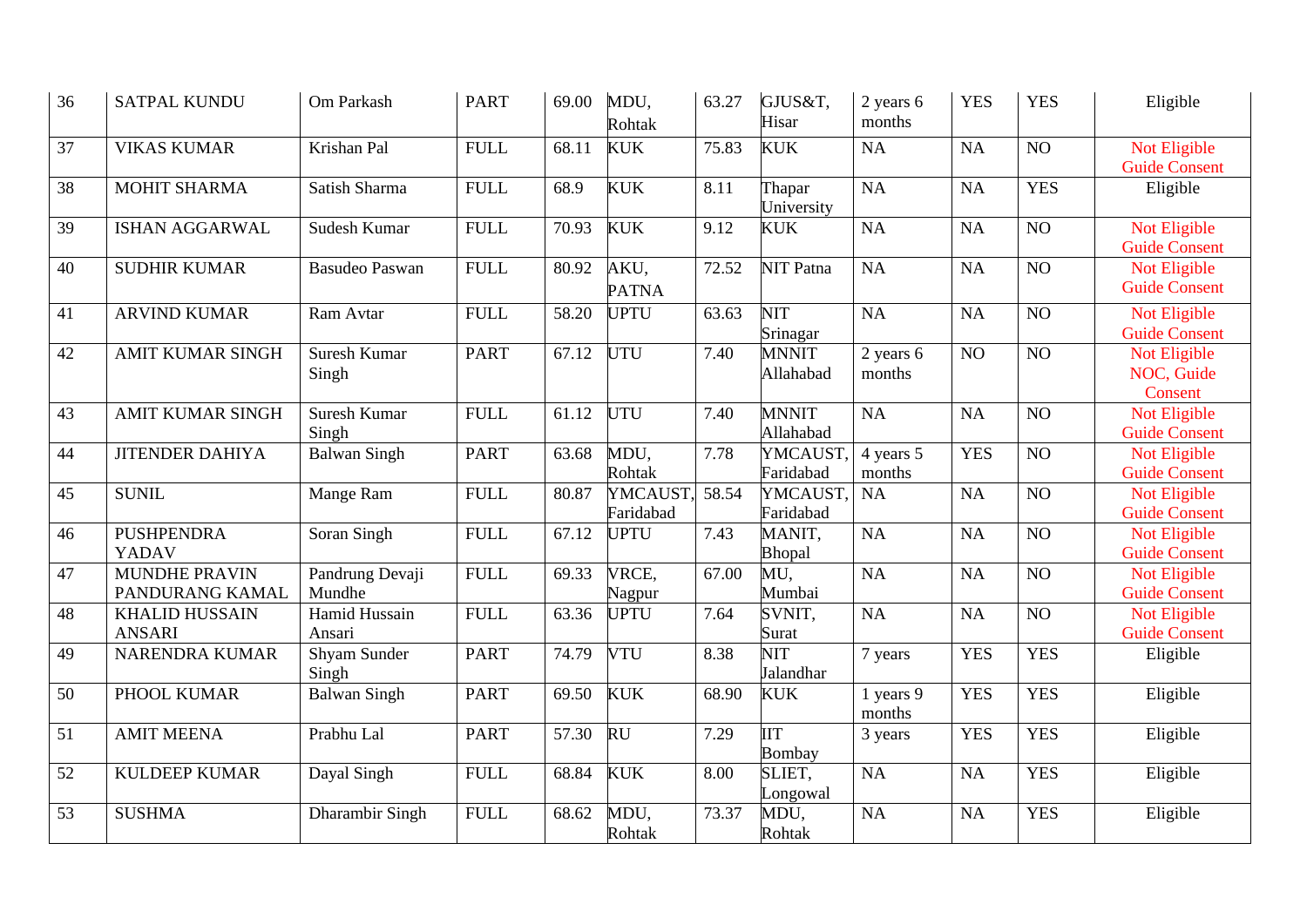| 54 | <b>ANKIT AGARWAL</b>                  | Shatrughan<br>Aggarwal            | <b>FULL</b> | 73.25 | GGSIU,<br>Delhi   | 74.65 | <b>DTU</b>                | NA                                | NA         | <b>YES</b>      | Eligible                             |
|----|---------------------------------------|-----------------------------------|-------------|-------|-------------------|-------|---------------------------|-----------------------------------|------------|-----------------|--------------------------------------|
| 55 | PATIL PANKAJ<br><b>LILADHAR</b>       | Patil Liladhar                    | <b>FULL</b> | 71.92 | NMU,<br>Jalgaon   | 78.83 | RGPV,<br>Bhopal           | NA                                | <b>NA</b>  | NO              | Not Eligible<br><b>Guide Consent</b> |
| 56 | <b>PRASANTA</b><br><b>MAJUMDER</b>    | Amal Chandra<br>Majumder          | <b>FULL</b> | 75.00 | TIT,<br>Agartala  | 8.56  | NIT<br>Agartala           | NA                                | <b>NA</b>  | $\overline{NO}$ | Not Eligible<br><b>Guide Consent</b> |
| 57 | TANAY RUDRA PAUL                      | Late Ramesh<br>Chander Rudra Paul | <b>FULL</b> | 68.90 | TIT.<br>Agartala  | 8.41  | <b>NIT</b><br>Agartala    | NA                                | <b>NA</b>  | NO              | Not Eligible<br><b>Guide Consent</b> |
| 58 | <b>VASUDEV SINGH</b><br><b>SENGAR</b> | V.S. Sengar                       | <b>FULL</b> | 77.34 | RGPV,<br>Bhopal   | 7.93  | NIT<br>Rourkela           | NA                                | <b>NA</b>  | $\overline{NO}$ | Not Eligible<br><b>Guide Consent</b> |
| 59 | <b>RAJAN BANSAL</b>                   | <b>B.B.</b> Bansal                | <b>PART</b> | 67.68 | PTU,<br>Jalandhar | 69.13 | PTU,<br>Jalandhar         | 13 years 9<br>months              | <b>YES</b> | <b>YES</b>      | Eligible                             |
| 60 | <b>ARUN LAL</b>                       | Ram Lal                           | <b>FULL</b> | 61.27 | <b>KUK</b>        | 8.03  | <b>NIT</b><br>Jalandhar   | NA                                | NA         | NO              | Not Eligible<br><b>Guide Consent</b> |
| 61 | <b>RAJEEV KUMAR</b><br><b>TYAGI</b>   | Som Prakash Tyagi                 | <b>FULL</b> | 65.00 | <b>RMLAU</b>      | 76.20 | SU, Meerut                | NA                                | NA         | <b>YES</b>      | Eligible                             |
| 62 | <b>SANJEEV YADAV</b>                  | Om Prakash                        | <b>FULL</b> | 67.00 | GGSIU,<br>Delhi   | 73.00 | <b>DTU</b>                | NA                                | NA         | NO              | Not Eligible<br><b>Guide Consent</b> |
| 63 | <b>MANISH KUMAR</b>                   | Charan Singh                      | <b>FULL</b> | 81.32 | MDU,<br>Rohtak    | 65.02 | MBU,<br>Solan             | NA                                | NA         | NO              | Not Eligible<br><b>Guide Consent</b> |
| 64 | <b>JUGNU</b>                          | Lakhpat Rai                       | <b>PART</b> | 64.93 | <b>KUK</b>        | 66.31 | DCRUST,<br>Murthal        | $\overline{3}$ years 10<br>months | <b>YES</b> | <b>YES</b>      | Eligible                             |
| 65 | <b>PRANSHU</b><br><b>SHRIVASTAVA</b>  | <b>Mahesh Kumar</b><br>Shrivastva | <b>FULL</b> | 70.60 | <b>KUK</b>        | 8.65  | <b>MANIT</b><br>Bhopal    | <b>NA</b>                         | NA         | <b>YES</b>      | Eligible                             |
| 66 | <b>GAGAN DEEP</b><br><b>CHAWLA</b>    | Jagdish Lal Chawla                | <b>PART</b> | 73.98 | <b>KUK</b>        | 9.50  | <b>NIT</b><br>Kurukshetra | 6 years 4<br>months               | <b>YES</b> | <b>YES</b>      | Eligible                             |
| 67 | <b>NAVEEN SHARMA</b>                  | Ganga Dutt Sharma                 | <b>FULL</b> | 66.65 | <b>KUK</b>        | 67.27 | PTU,<br>Jalandhar         | N.A.                              | N.A.       | <b>YES</b>      | Eligible                             |
| 68 | DEEPAK GUPTA                          | Ram Krishan                       | <b>PART</b> | 70.67 | <b>KUK</b>        | 8.00  | MMU,<br>Mullana           | 8 years 5<br>months               | <b>YES</b> | <b>YES</b>      | Eligible                             |
| 69 | <b>BHUPENDER KUMAR</b>                | Ram Nath                          | <b>PART</b> | 61.68 | REC, KUK          | 7.10  | <b>KUK</b>                | 1 year 2<br>months                | <b>YES</b> | <b>YES</b>      | Eligible                             |
| 70 | <b>JASVINDER KUMAR</b>                | Faqir Chand                       | <b>PART</b> | 66.50 | <b>KUK</b>        | 7.50  | <b>KUK</b>                | 2 years 2<br>months               | <b>YES</b> | <b>YES</b>      | Eligible                             |
| 71 | <b>ANKUR GARG</b>                     | Satish Garg                       | <b>PART</b> | 71.80 | <b>KUK</b>        | 7.60  | PEC,<br>Chandigarh        | 2 years 11<br>months              | <b>YES</b> | <b>YES</b>      | Eligible                             |
| 72 | <b>ROSHAN RAMAN</b>                   | Ramanath<br>Choudhary             | <b>PART</b> | 69.70 | <b>UPTU</b>       | 82.40 | DAV, Indore               | 2 years 2<br>months               | <b>YES</b> | <b>YES</b>      | Eligible                             |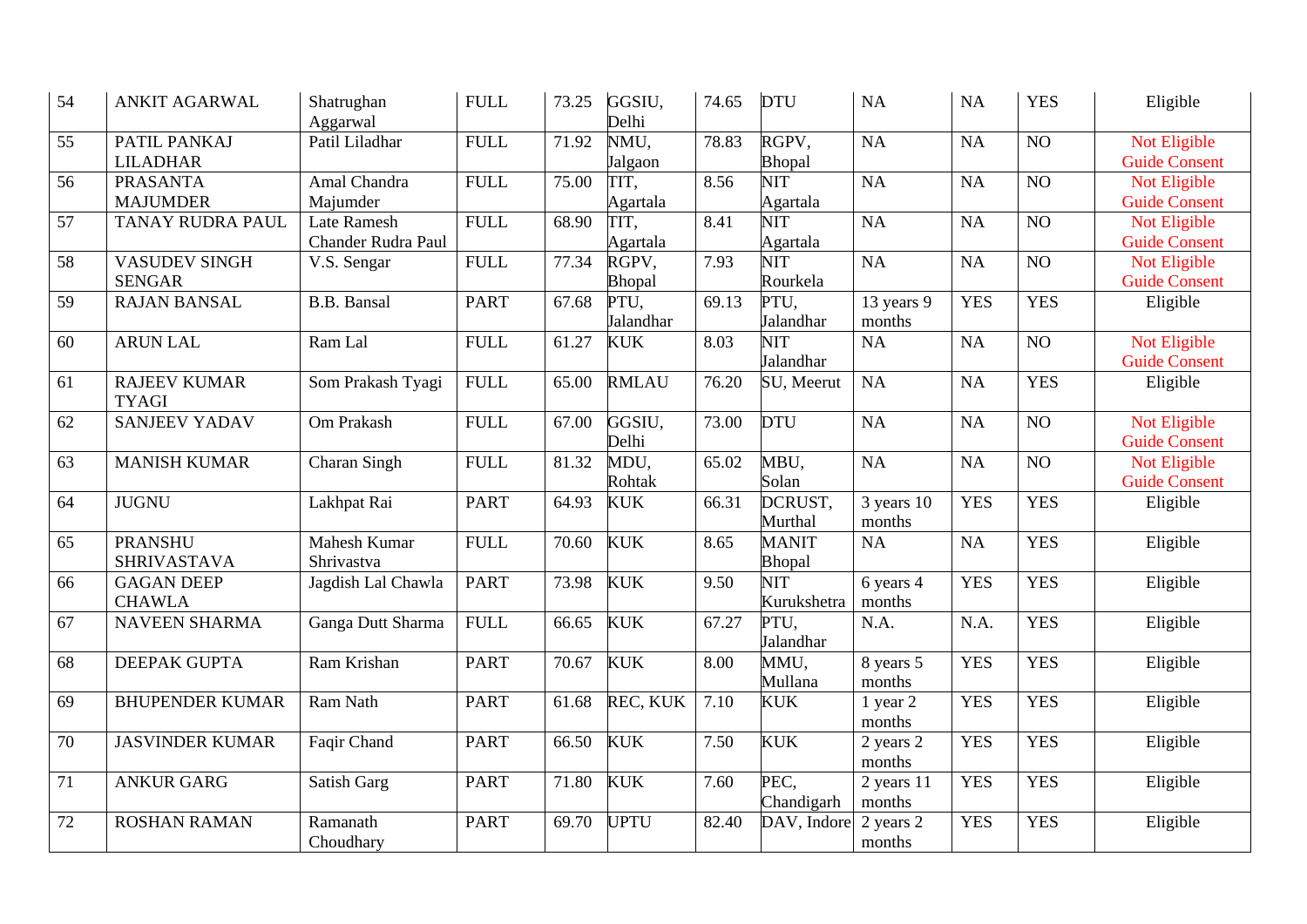| 73 | <b>SOUMIL ARORA</b>                     | Rajiv Arora                    | <b>FULL</b>     | 74.97 | GGSIU,<br>Delhi    | 8.06               | PEC,<br>Chandigarh        | NA                   | NA         | NO              | Not Eligible<br><b>Guide Consent</b> |
|----|-----------------------------------------|--------------------------------|-----------------|-------|--------------------|--------------------|---------------------------|----------------------|------------|-----------------|--------------------------------------|
| 74 | RAHUL SHARMA                            | Vijender Kumar                 | <b>PART</b>     | 76.28 | <b>UPTU</b>        | 62.34              | <b>MNIT</b><br>Jaipur     | 5 years 6<br>months  | <b>YES</b> | <b>YES</b>      | Eligible                             |
| 75 | <b>AMMNENI SYAM</b><br><b>PRASAD</b>    | Ammineni<br>Rathnakar Naidu    | <b>FULL</b>     | 70.60 | JNTU,<br>Hyderabad | 87.70              | JNTU,<br>Hyderabad        | NA                   | NA         | N <sub>O</sub>  | Not Eligible<br><b>Guide Consent</b> |
| 76 | HITENDRA SINGH                          | Om Parkash Saran               | <b>FULL</b>     | 58.48 | <b>UPTU</b>        | 72.20              | <b>MNNIT</b><br>Allahabad | NA                   | NA         | N <sub>O</sub>  | Not Eligible<br><b>Guide Consent</b> |
| 77 | <b>DHANANJAY KUMAR</b>                  | <b>Yugal Kishore</b><br>Prasad | <b>FULL</b>     | 64.97 | <b>CUCEK</b>       | 77.90              | RGTU.<br>Bhopal           | NA                   | NA         | N <sub>O</sub>  | Not Eligible<br><b>Guide Consent</b> |
| 78 | <b>RANA VEER PRATAP</b><br><b>SINGH</b> | Anil Kumar Singh               | <b>FULL</b>     | 63.46 | <b>UPTU</b>        | 7.62               | <b>MNIT</b><br>Jaipur     | NA                   | NA         | $\overline{NO}$ | Not Eligible<br><b>Guide Consent</b> |
| 79 | <b>SUKHVIR YADAV</b>                    | Sumer Singh Yadav              | <b>PART</b>     | 67.20 | <b>KUK</b>         | 70.33              | PU,<br>Chandigarh         | 8 years              | <b>YES</b> | <b>YES</b>      | Eligible                             |
| 80 | PANKAJ KUMAR                            | Devinder Kumar                 | <b>PART</b>     | 70.14 | <b>KUK</b>         | 85.59              | SLIET,<br>Longowal        | 3 years 4<br>months  | <b>YES</b> | <b>YES</b>      | Eligible                             |
| 81 | <b>BALJEET SINGH</b>                    | <b>Hardev Singh</b>            | <b>FULL</b>     | 72.08 | <b>KUK</b>         | 93.30              | SLIET,<br>Longowal        | NA                   | NA         | N <sub>O</sub>  | Not Eligible<br><b>Guide Consent</b> |
| 82 | <b>SURYA KANT</b>                       | Ved Pal                        | <b>PART</b>     | 62.24 | <b>UPTU</b>        | 77.90              | <b>SVNIT</b><br>Surat     | 2 years 3<br>months  | <b>YES</b> | <b>YES</b>      | Eligible                             |
| 83 | <b>DIMPLE KUMAR</b>                     | Phool Singh                    | <b>PART</b>     | 65.02 | <b>KUK</b>         | 8.02               | NIT<br>Kurukshetra        | 7 years              | <b>YES</b> | <b>YES</b>      | Eligible                             |
| 84 | <b>NAMRATA</b>                          | M.P. Gupta                     | <b>FULL</b>     | 70.92 | <b>UPTU</b>        | 8.05               | <b>MNNIT</b><br>Allahabad | NA                   | NA         | N <sub>O</sub>  | Not Eligible<br><b>Guide Consent</b> |
| 85 | <b>NARENDER SINGH</b>                   | Mehar Singh                    | <b>PART</b>     | 72.56 | <b>KUK</b>         | 72.30              | DITE,<br>Delhi            | 6 years 10<br>months | <b>YES</b> | <b>YES</b>      | Eligible                             |
| 86 | <b>DIGAMBER SINGH</b>                   | <b>Subhash Chand</b>           | <b>FULL</b>     | 61.86 | <b>UPTU</b>        | 8.32               | Amity<br>University       | NA                   | NA         | <b>YES</b>      | Eligible                             |
| 87 | <b>SHAMAN GUPTA</b>                     | Dharmpal Gupta                 | <b>FULL</b>     | 67.00 | <b>KUK</b>         | 76.00              | <b>KUK</b>                | NA                   | <b>NA</b>  | <b>YES</b>      | Eligible                             |
| 88 | <b>DHIRENDRA KUMAR</b><br><b>VERMA</b>  | Jagram Verma                   | ${\hbox{FULL}}$ | 64.96 | <b>UPTU</b>        | 67.40              | <b>UPTU</b>               | NA                   | NA         | NO              | Not Eligible<br><b>Guide Consent</b> |
| 89 | <b>ADNAN AKHLAQ</b>                     | Akhlaq Ahmed                   | <b>PART</b>     | 72.79 | AMU,<br>Aligarh    | 73.18              | AMU,<br>Aligarh           | 3 years 8<br>months  | <b>YES</b> | NO              | Not Eligible<br><b>Guide Consent</b> |
| 90 | <b>VIRENDER SINGH</b>                   | Sohan Singh                    | <b>FULL</b>     | 68.97 | PTU,<br>Jalandhar  | 72.90              | PTU,<br>Jalandhar         | NA                   | NA         | NO              | Not Eligible<br><b>Guide Consent</b> |
| 91 | PRADEEP KUMAR                           | Jayshri Ram                    | <b>FULL</b>     | 70.31 | RGPV,<br>Bhopal    | $\overline{82.00}$ | RGTU,<br>Bhopal           | NA                   | <b>NA</b>  | N <sub>O</sub>  | Not Eligible<br><b>Guide Consent</b> |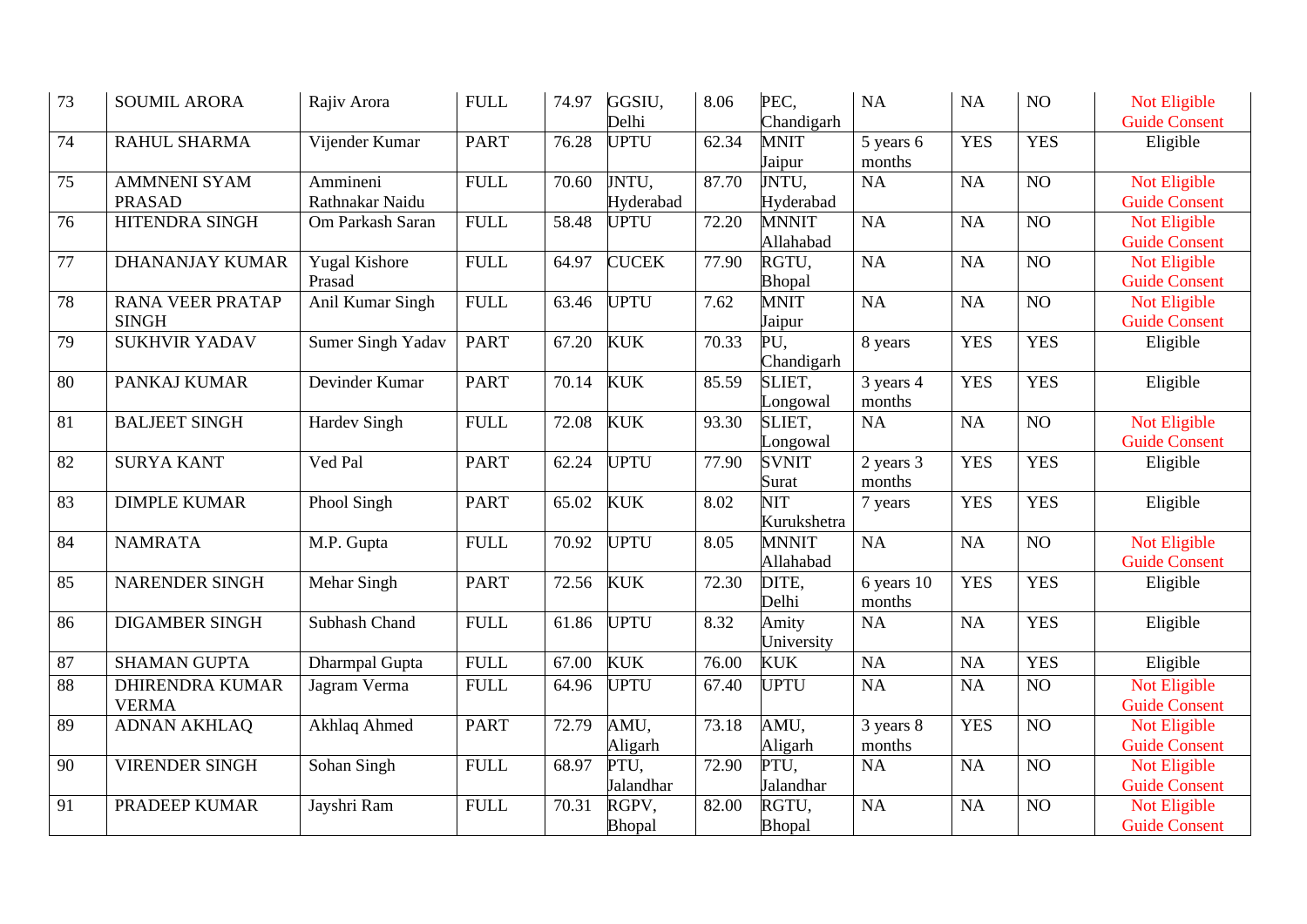| 92  | ANUJ KUMAR VIKAL                        | Shyam Singh                  | <b>FULL</b> | 66.75 | INIT,<br>Jaipur         | 7.74  | <b>NIT</b><br>Raipur               | NA                  | <b>NA</b>  | NO <sub>1</sub> | Not Eligible<br><b>Guide Consent</b>                          |
|-----|-----------------------------------------|------------------------------|-------------|-------|-------------------------|-------|------------------------------------|---------------------|------------|-----------------|---------------------------------------------------------------|
| 93  | PARAG JYOTI<br><b>BEZBARUAH</b>         | Pradip Kumar<br>Bezbaruah    | <b>FULL</b> | 68.00 | <b>RTU</b>              | 93.30 | Tezpur<br>University               | <b>NA</b>           | NA         | NO              | Not Eligible<br><b>Guide Consent</b>                          |
| 94  | <b>ANKITESH</b><br><b>SHRIVASTAVA</b>   | Krishana Kant<br>Shrivastava | <b>FULL</b> | 63.02 | CSVTU,<br><b>Bhilai</b> | 90.90 | CSVTU,<br><b>Bhilai</b>            | NA                  | <b>NA</b>  | <b>YES</b>      | Eligible                                                      |
| 95  | PRABHAT RANJAN                          | Gopal Krishan<br>Agrawal     | <b>PART</b> | 63.80 | <b>UPTU</b>             | 8.23  | <b>SVNIT</b><br>Surat              | 6 years             | <b>YES</b> | <b>YES</b>      | Eligible                                                      |
| 96  | <b>SANDEEP KUMAR</b><br><b>SINGH</b>    | Shiv Shanker Singh           | <b>PART</b> | 66.84 | <b>UPTU</b>             | 8.41  | $\overline{\text{IIT}}$<br>Roorkee | 4 years 4<br>months | <b>YES</b> | <b>YES</b>      | Eligible                                                      |
| 97  | <b>JAGANNATH PADHY</b>                  | Syama Sundar<br>Padhy        | <b>FULL</b> | 77.20 | <b>BPUT</b>             | 85.00 | <b>BPUT</b>                        | NA                  | <b>NA</b>  | NO <sub>1</sub> | Not Eligible<br><b>Guide Consent</b>                          |
| 98  | <b>RAVIK</b>                            | Chanrappak                   | <b>FULL</b> | 64.11 | <b>VTU</b>              | 75.70 | <b>VTU</b>                         | NA                  | <b>NA</b>  | NO              | Not Eligible<br><b>Guide Consent</b>                          |
| 99  | RAGHAVENDRA.H                           | Hampanna S                   | <b>FULL</b> | 65.50 | <b>VTU</b>              | 76.59 | <b>VTU</b>                         | <b>NA</b>           | NA         | $\overline{NO}$ | Not Eligible<br><b>Guide Consent</b>                          |
| 100 | <b>VIJAY TRIPATHI</b>                   | Laxmi Kant Sharma            | <b>FULL</b> | 70.00 | RGPV,<br>Bhopal         | 82.30 | RGPV,<br>Bhopal                    | NA                  | NA         | N <sub>O</sub>  | Not Eligible<br><b>Guide Consent</b>                          |
| 101 | <b>MOHAN LAL</b>                        | Satpal                       | <b>FULL</b> | 68.31 | MDU,<br>Rohtak          | 71.30 | Chandigarh<br>University           | NA                  | NA         | N <sub>O</sub>  | Not Eligible<br><b>Guide Consent</b>                          |
| 102 | <b>VIVEK SHARMA</b>                     | Vipin Sharma                 | <b>FULL</b> | 67.30 | <b>UPTU</b>             | 8.40  | NIT<br>Warangal                    | NA                  | NA         | N <sub>O</sub>  | Not Eligible<br><b>Guide Consent</b>                          |
| 103 | <b>MANENDER KUMAR</b>                   | Karamvir Singh               | <b>FULL</b> | 67.99 | MDU,<br>Rohtak          | 76.50 | <b>DTU</b>                         | NA                  | NA         | N <sub>O</sub>  | Not Eligible<br><b>Guide Consent</b>                          |
| 104 | <b>SAMIR KUMAR BERA</b>                 | Krishna Pada Bera            | <b>FULL</b> | 49.97 | <b>NIT</b><br>Surathkal | 70.01 | Jadavpur<br>University             | NA                  | NA         | NO              | Not Eligible<br><b>B.</b> Tech Marks,<br><b>Guide Consent</b> |
| 105 | <b>SUSHANTA KUMAR</b><br><b>PRADHAN</b> | Gangadhar Pradhan            | <b>FULL</b> | 60.00 | <b>BPTU</b>             | 79.00 | <b>BPTU</b>                        | NA                  | NA         | N <sub>O</sub>  | Not Eligible<br><b>Guide Consent</b>                          |
| 106 | <b>ALOK KUMAR</b>                       | Virendra Narayan             | <b>FULL</b> | 68.40 | <b>WBUT</b>             | 72.80 | <b>ISM</b><br>Dhanbad              | NA                  | NA         | NO              | Not Eligible<br><b>Guide Consent</b>                          |
| 107 | PAMMI KUMARI                            | <b>Birendra Prasad</b>       | <b>FULL</b> | 80.06 | AKU,<br>Patna           | 8.69  | <b>ISM</b><br>Dhanbad              | NA                  | NA         | NO              | Not Eligible<br><b>Guide Consent</b>                          |
| 108 | NARENDRA KUMAR<br><b>JHA</b>            | Shri C. S. Jha               | <b>FULL</b> | 63.96 | Gauhati<br>University   | 84.30 | <b>NIT</b><br>Agartala             | NA                  | NA         | NO              | Not Eligible<br><b>Guide Consent</b>                          |
| 109 | <b>SACHENDRA</b>                        | Late N K<br>Chaudhary        | <b>PART</b> | 65.85 | <b>UPTU</b>             | 7.18  | <b>MNIT</b><br>Jaipur              | 2 years 4<br>months | <b>YES</b> | <b>YES</b>      | Eligible                                                      |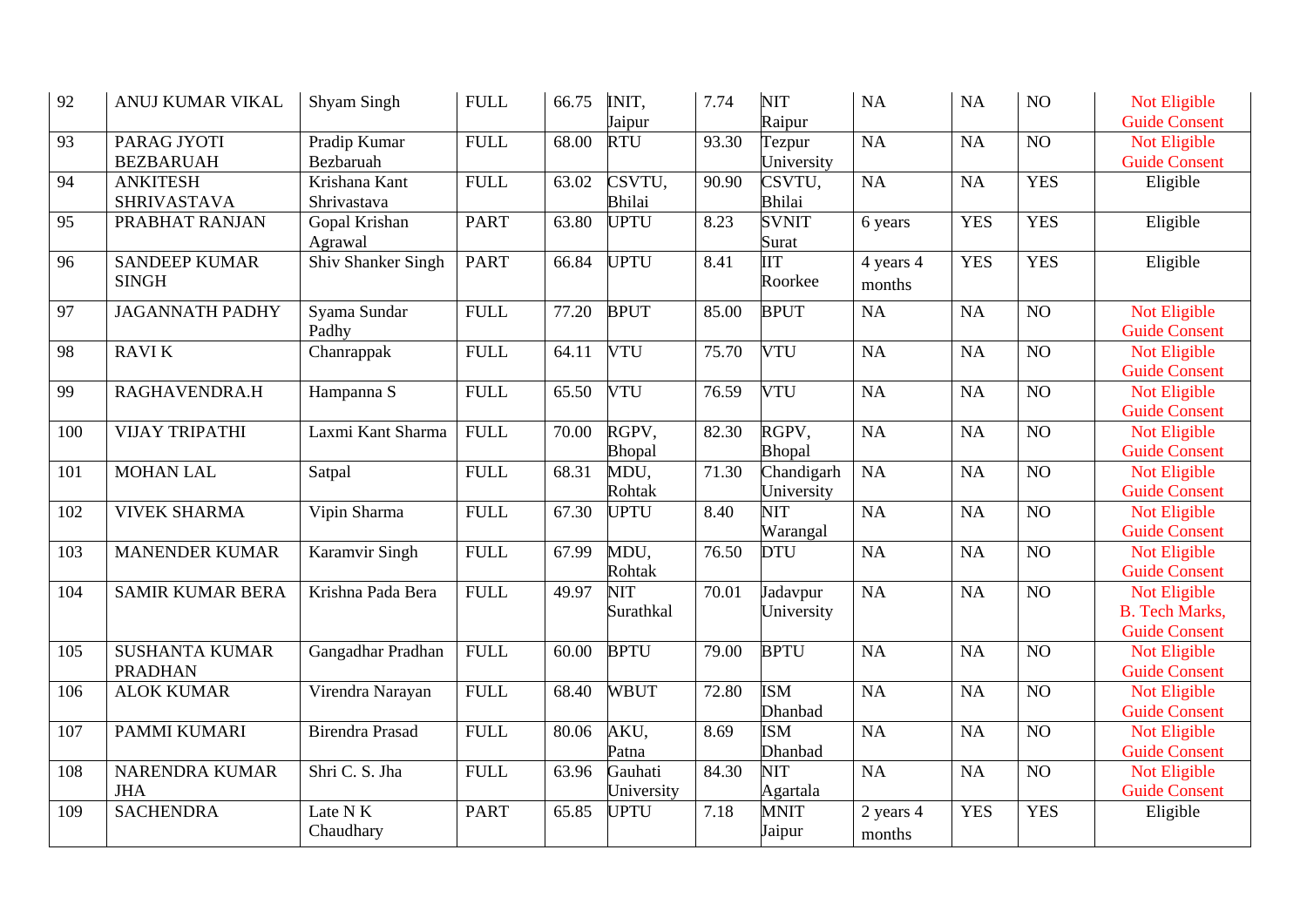| 110 | <b>DEVESH TRIPATHI</b>              | Shatrughan Tripathi      | <b>PART</b> | 60.78 | <b>UPTU</b>          | 69.10 | <b>MMMUT</b>                           | 4 years 4<br>months | <b>YES</b> | <b>YES</b>      | Eligible                                              |
|-----|-------------------------------------|--------------------------|-------------|-------|----------------------|-------|----------------------------------------|---------------------|------------|-----------------|-------------------------------------------------------|
| 111 | <b>ROHIT KUMAR</b>                  | Chunni Lal               | <b>FULL</b> | 77.24 | PTU,<br>Jalandhar    | 68.00 | Thapar<br>University                   | NA                  | NA         | NO              | Not Eligible<br><b>Guide Consent</b>                  |
| 112 | <b>SANTOSH KUMAR</b>                | Kali Mahto               | <b>FULL</b> | 65.60 | <b>WBUT</b>          | 68.00 | Jadavpur<br>University                 | NA                  | NA         | NO              | Not Eligible<br><b>Guide Consent</b>                  |
| 113 | <b>AYAZ MEHMOOD</b>                 | Ejaz Ahmad Khan          | <b>PART</b> | 65.89 | AMU,<br>Aligarh      | 66.64 | AMU,<br>Aligarh                        | 7 years 6<br>months | <b>YES</b> | N <sub>O</sub>  | Not Eligible<br><b>Guide Consent</b>                  |
| 114 | ANKUSH AGGARWAL                     | Nk Aggarwal              | <b>FULL</b> | 71.30 | <b>KUK</b>           | 79.00 | <b>KUK</b>                             | <b>NA</b>           | <b>NA</b>  | <b>YES</b>      | Eligible                                              |
| 115 | <b>NARENDER KUMAR</b>               | <b>Kartar Singh</b>      | <b>FULL</b> | 66.93 | <b>KUK</b>           | 61.65 | DCRUST,<br>Murthal                     | NA                  | NA         | N <sub>O</sub>  | <b>Not Eligible</b><br><b>Guide Consent</b>           |
| 116 | <b>LALIT</b>                        | Ramphal                  | <b>FULL</b> | 60.20 | <b>KUK</b>           | 6.32  | DCRUST,<br>Murthal                     | NA                  | NA         | $\overline{NO}$ | Not Eligible<br>M.Tech Marks,<br><b>Guide Consent</b> |
| 117 | <b>ANIL KUMAR</b>                   | Mohinder Singh           | <b>PART</b> | 59.90 | <b>KUK</b>           | 72.10 | <b>NIT</b><br>Kurukshetra              | 4 year 7<br>months  | NO         | NO              | Not Eligible<br>NOC, Guide<br>Consent                 |
| 118 | <b>RAVI BUTOLA</b>                  | Narayan Singh<br>Butola  | <b>PART</b> | 61.65 | GBPUAT,<br>Pantnagar | 8.26  | <b>DTU</b>                             | 3 year 2<br>months  | <b>YES</b> | <b>YES</b>      | Eligible                                              |
| 119 | HITESH SHARMA                       | Omkar Sharma             | <b>PART</b> | 64.50 | GCET,<br>Jammu       | 6.76  | <b>IIT</b><br>Roorkee                  | NA                  | <b>YES</b> | <b>YES</b>      | Eligible                                              |
| 120 | <b>ANAMIKA MISHRA</b>               | Ram Lakhan<br>Mishra     | <b>FULL</b> | 6.83  | CSAUT,<br>Kanpur     | 9.54  | BVDU,<br>Pune                          | NA                  | NA         | N <sub>O</sub>  | Not Eligible<br><b>Guide Consent</b>                  |
| 121 | <b>RAJESH JAIN</b>                  | Anil Jain                | <b>FULL</b> | 67.83 | <b>KUK</b>           | 9.45  | $\overline{\text{NIT}}$<br>Kurukshetra | NA                  | NA         | N <sub>O</sub>  | Not Eligible<br><b>Guide Consent</b>                  |
| 122 | <b>SUVENDU MOHANTY</b>              | Subodha Kumar<br>Mohanty | <b>FULL</b> | 7.32  | <b>BPUT</b>          | 7.73  | <b>NIT</b><br>Patna                    | NA                  | NA         | NO <sub>1</sub> | Not Eligible<br><b>Guide Consent</b>                  |
| 123 | <b>LAXMAN KUMAR</b><br><b>SAHOO</b> | Dhruba Charan<br>Sahoo   | <b>FULL</b> | 7.00  | <b>BPUT</b>          | 8.71  | <b>BPUT</b>                            | NA                  | NA         | NO              | Not Eligible<br><b>Guide Consent</b>                  |
| 124 | PANKAJ SHARMA                       | Mathura Datt<br>Sharma   | <b>PART</b> | 70.80 | MDU,<br>Rohtak       | 71.51 | MDU,<br>Rohtak                         | 8 years             | <b>YES</b> | <b>YES</b>      | Eligible                                              |
| 125 | <b>NITTIN KUMAR</b>                 | Narinder Kumar           | <b>PART</b> | 75.06 | <b>KUK</b>           | 70.03 | MDU,<br>Rohtak                         | 8 years             | <b>YES</b> | <b>YES</b>      | Eligible                                              |
| 126 | <b>PRASANTA</b><br><b>MAJUMDER</b>  | Amal Chandra<br>Majumder | <b>FULL</b> | 75.00 | TIT,<br>Agartala     | 8.56  | <b>NIT</b><br>Agartala                 | NA                  | NA         | <b>YES</b>      | Eligible                                              |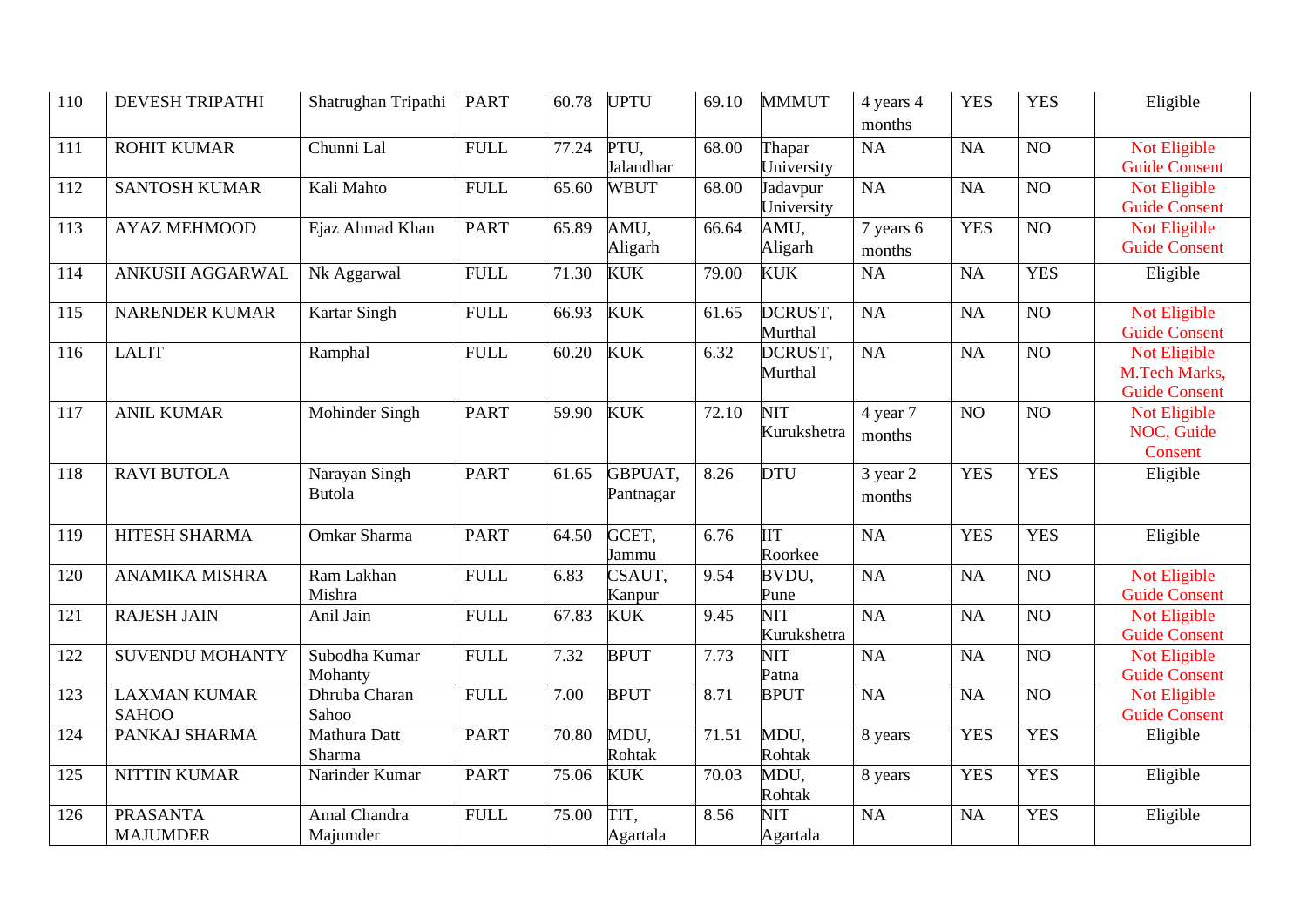| 127 | MANJUNATHA. M         | Mahadevappa. N                | <b>FULL</b> | 71.33 | VTU,<br>Balgaun           | 8.88               | VTU,<br>Balgaun        | NA                   | <b>NA</b>  | NO              | Not Eligible<br><b>Guide Consent</b>        |
|-----|-----------------------|-------------------------------|-------------|-------|---------------------------|--------------------|------------------------|----------------------|------------|-----------------|---------------------------------------------|
| 128 | <b>VIKAS SHARMA</b>   | Kuldeep Sharma                | <b>PART</b> | 72.30 | <b>KUK</b>                | 9.30               | NIT<br>Kurukshetra     | More than<br>3 years | <b>YES</b> | <b>YES</b>      | Eligible                                    |
| 129 | <b>VIKAS GOYAL</b>    | <b>Bhagwan</b> Goyal          | <b>PART</b> | 74.17 | <b>KUK</b>                | 77.31              | MDU,<br>Rohtak         | 5 years              | <b>YES</b> | NO              | Not Eligible<br><b>Guide Consent</b>        |
| 130 | <b>ASHWANI KUMAR</b>  | <b>Shamsher Singh</b>         | <b>FULL</b> | 83.67 | MDU,<br>Rohtak            | 82.56              | MDU,<br>Rohtak         | NA                   | <b>NA</b>  | <b>YES</b>      | Eligible                                    |
| 131 | NITESH KUMAR          | Ranbir Singh                  | <b>FULL</b> | 8.04  | <b>NIT</b><br>Kurukshetra | 8.22               | <b>KUK</b>             | NA                   | <b>NA</b>  | <b>YES</b>      | Eligible                                    |
| 132 | <b>RAJESH BAITHA</b>  | Ramdayal Baitha               | <b>FULL</b> | 64.10 | KDK,<br>Nagpur            | 69.40              | <b>NIT</b><br>Warangal | NA                   | <b>NA</b>  | <b>YES</b>      | Eligible                                    |
| 133 | <b>RAVINDER KUNDU</b> | Raghbir Singh                 | <b>FULL</b> | 67.99 | <b>KUK</b>                | 77.53              | MDU,<br>Rohtak         | NA                   | <b>NA</b>  | NO              | <b>Not Eligible</b><br><b>Guide Consent</b> |
| 134 | <b>UDIT JOSHI</b>     | N C Joshi                     | <b>FULL</b> | 61.00 | <b>UTU</b>                | 68.00              | UTU                    | NA                   | <b>NA</b>  | NO              | Not Eligible<br><b>Guide Consent</b>        |
| 135 | <b>AKASH</b>          | Satbir Sharma                 | <b>FULL</b> | 64.65 | <b>KUK</b>                | 7.99               | DCRUST,<br>Murthal     | NA                   | <b>NA</b>  | <b>YES</b>      | Eligible                                    |
| 136 | <b>ATUL RAJ</b>       | Ram Mehar                     | <b>FULL</b> | 71.67 | <b>KUK</b>                | 87.90              | <b>KUK</b>             | NA                   | <b>NA</b>  | NO <sub>1</sub> | Not Eligible<br><b>Guide Consent</b>        |
| 137 | <b>SURENDER</b>       | Ajit Singh                    | <b>FULL</b> | 60.00 | MDU,<br>Rohtak            | 62.79              | DCRUST,<br>Murthal     | NA                   | NA         | <b>YES</b>      | Eligible                                    |
| 138 | <b>SACHIN RATHORE</b> | Ram Pal Singh                 | <b>PART</b> | 66.75 | <b>UPTU</b>               | 7.53               | JMI,<br>Delhi          | More than<br>5 years | <b>YES</b> | <b>YES</b>      | Eligible                                    |
| 139 | <b>KULDEEP SINGH</b>  | Kehar Singh                   | <b>FULL</b> | 67.05 | <b>KUK</b>                | 88.80              | <b>KUK</b>             | <b>NA</b>            | <b>NA</b>  | $\overline{NO}$ | Not Eligible<br><b>Guide Consent</b>        |
| 140 | <b>RAHUL KUMAR</b>    | Sanjiv Kumar                  | <b>FULL</b> | 69.62 | MDU,<br>Rohtak            | 8.84               | <b>KUK</b>             | NA                   | NA         | NO              | Not Eligible<br><b>Guide Consent</b>        |
| 141 | <b>MANISH KUMAR</b>   | Rajender Singh                | <b>PART</b> | 65.52 | MDU,<br>Rohtak            | 7.52               | YMCAUST,<br>Faridabad  | More than<br>3 years | <b>YES</b> | NO              | Not Eligible<br><b>Guide Consent</b>        |
| 142 | <b>SONAM SANDHU</b>   | <b>Balraj Singh</b><br>Sandhu | <b>FULL</b> | 75.47 | GJUS&T,<br>Hisar          | $\overline{7}3.33$ | GJUS&T,<br>Hisar       | NA                   | NA         | <b>YES</b>      | Eligible                                    |
| 143 | <b>DEEPAK SHARMA</b>  | <b>B</b> P Sharma             | <b>PART</b> | 67.67 | <b>KUK</b>                | 74.72              | MDU,<br>Rohtak         | More than<br>3 year  | <b>YES</b> | NO              | Not Eligible<br><b>Guide Consent</b>        |